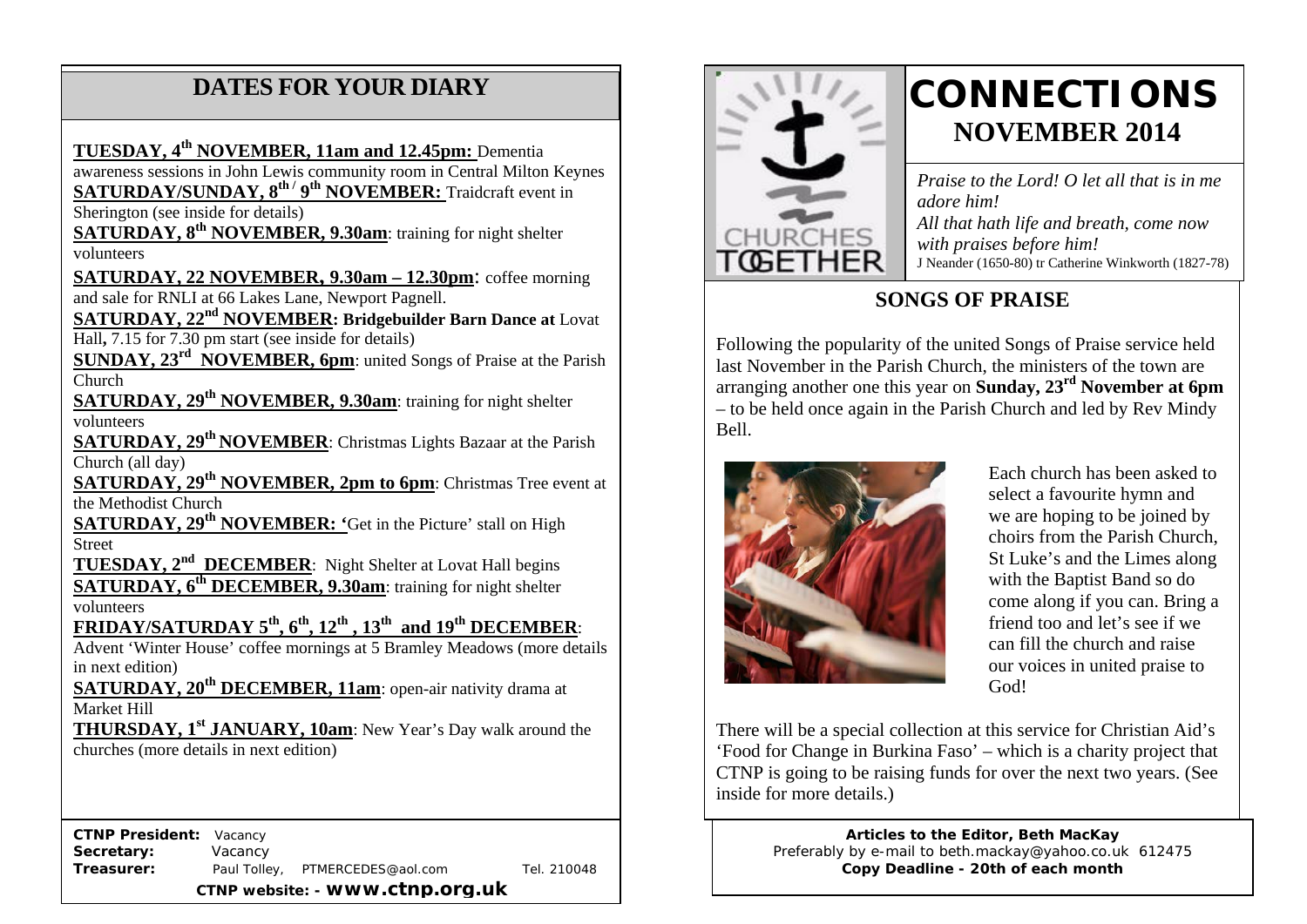#### mee **LETTER FROM A MINISTER**

I suppose I am envious of Scotland. The energy and engagement engendered by the independence election was incredible. As the campaign came to a crescendo, we saw both fervour and deep debate.

There are places in the world with no real democracy. I have met people in such situations scared that an opinion might cost their life. Others have fled these places leaving all and risking all for sanctuary in the West. This reminds us that the ability to choose a government is a valuable right.

Politicians here have not had the easiest of times in recent years and some of this has no doubt increased disaffection and disengagement with the whole system. This is despite the hard work and integrity that many of our elected representatives bring to their work. Sometimes when I see our relatively low rates of participation in voting it raises concerns that our democracy might be waning. Chief amongst these concerns is the thought that it allows a low quality of policy debate. Some of which can deteriorate into rival slogans proclaiming "we will make you better off" rather than vying for any moral high ground.

Politics I would hope would be about inspiring people to want a fairer world. The Gospel has this moral imperative built in. It constantly reminds us that we need each other and that our happiness is never complete when it has a primarily selfish focus. Indeed I believe that when we look back on our lives, our chief satisfaction will come from making a difference to others rather than just personal material gain.

This week I have been reading in the bible the almost comical account of Zacchaeus's conversion in Luke 19. A wealthy grown man climbing a tree to see Jesus! On meeting Jesus, Zacchaeus has a complete change of heart. His response is both of spontaneous joy and generosity. He gives half his wealth to the poor. This transformation towards caring for others has my vote. I pray for this moral direction in the midst of the run into a general election. I hope for something of the excitement of the Scottish referendum to strike south of the border around an important debate on how to create a fairer Britain.

*Rev Jack Walker Newport Pagnell Baptist Church*

#### **WINTER NIGHT SHELTER**

Lovat Hall opens its doors as a Night Shelter on **Tuesday, 2nd December and will be open each subsequent Tuesday night through to 10<sup>th</sup> March.** If you'd like to know more about volunteering, talk to Jack at the Baptist church via the office there. Phone **01908 618898** or email **info@npbc.org.uk**. Search for *Milton Keynes Night Shelter* for web updates.

#### **Training for Volunteers**:

- Saturday 8th November 9.30am -12.30 Stony Stratford.
- Saturday 29th November 9.30am -12.30 Stony Stratford.
- Saturday 6th December 9.30am -12.30 Stony Stratford.

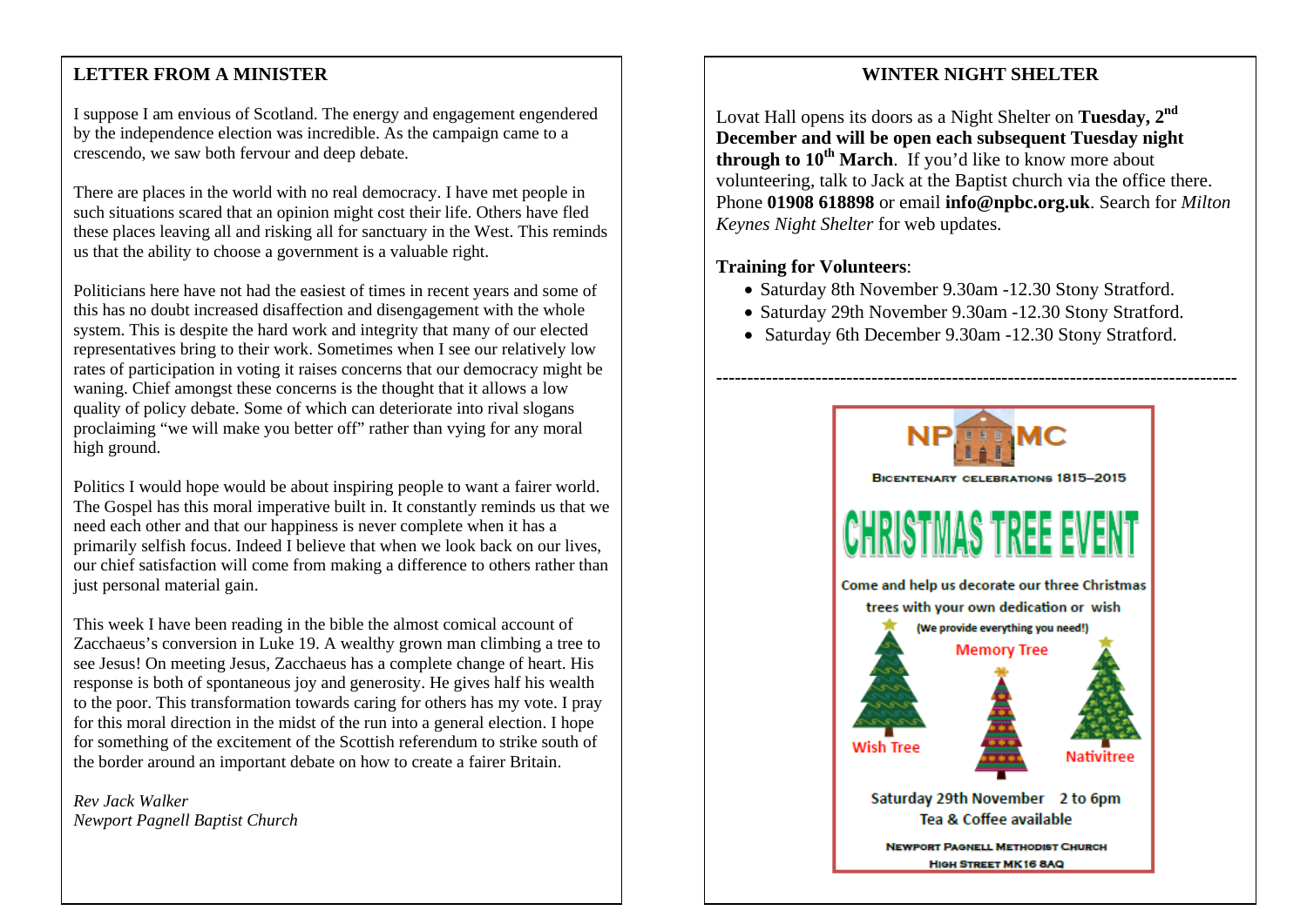#### **DEMENTIA AWARENESS SESSIONS**

In his Dementia Strategy our Prime Minister, David Cameron, called for Dementia Friendly Communities and part of that goal is the objective to create 1 million Dementia Friends in England by 2015. On 4th November, Healthwatch are holding their annual event in Middleton Hall, in the centre:Milton Keynes.

There will be lots of stands covering all aspects of healthcare in Milton Keynes. On that day, there will be two Dementia Awareness sessions held in the John Lewis community room, just off their expresso bar which overlooks Middleton Hall. Hazel Reynolds will be running two Dementia Friends sessions there at 11am and 12.45pm, each lasting 45 minutes.

If you haven't already become a Dementia Friend, this is your opportunity. You can register online by going to the Dementia Friends website and looking for these sessions on 4th November or you can telephone Hazel to book on **01908 614124** or email: **hazel\_reynolds@hotmail.co.uk.**

#### *Pearl Teasdale invites you to the:*

 *ANNUAL TRAIDCRAFT EVENT IN SHERINGTON at* and *at 33 CROFTS END on on SATURDAY, 8th NOVEMBER 2014 10.00 am - 6.00 pm and SUNDAY, 9th NOVEMBER 2014 2.00 pm - 5.00 pm Fair Trade gifts for children and adults craft goods, cards, wrapping paper, notelets, Advent Calenders etc. Dried fruits, nuts, sweets, chocolates. Orders also taken from the catalogue.*

#### **VOLUNTEERS FOR NEW COMMUNITY INITIATIVE**

The Parish Church will be supporting a new **'memory club'** for people who've been diagnosed as having dementia or who have symptoms of cognitive impairment. Together with CTNP, we recognise the importance of a supportive and caring community to men and women living with dementia whether it's Alzheimer's disease, vascular dementia or any of the other less well known forms of dementia. Newport Pagnell already has groups which support Carers but, at present, there is nothing for those experiencing dementia themselves. Our target audience is those living in their own homes and managing with only intermittent support.

Starting in early 2015, the memory club will meet on the  $2<sup>nd</sup>$  and  $4<sup>th</sup>$  Thursday afternoons each month from 2.30-4pm, at Brooklands. The club will offer memory assistance techniques and group activities to build enjoyment and confidence and help keep each member as a valued functioning resident of the community for as long as possible.

We are seeking volunteers now because references need to be taken up and DBS (formerly CRB) checks made, and training has to be provided before the memory club starts up. Training will include information about dementia, safeguarding, health & safety, etc. Volunteers will be required from 2-4.30pm on the  $2<sup>nd</sup>$  and  $4<sup>th</sup>$  Thursdays, assisting with setting up in advance, running sessions and activities, supporting members, providing refreshments....men as well as ladies please**.** 

**If you are interested in joining in this new venture, please contact Hazel Reynolds on 01908 614124 or 07518412389 or email: hazel\_reynolds@hotmail.co.uk.**

#### **NOTE FROM CTNP EXECUTIVE**

As you are probably aware, we have for some time now been unsuccessfully trying to recruit a new President and Secretary. This along with feedback from the ministers and from the MK Mission Partnership has led members of the Executive to arrive at the view that perhaps CTNP needs to become less committee-based and have a more informal and flexible structure to enable it to be driven primarily by mission opportunities. The Executive agreed that the number of formal meetings per year should be reduced to one Forum/AGM in June and two Executive meetings. This means that the Forum planned for  $15<sup>th</sup>$  January will not now take place. (The working group meetings will not be affected by these changes.) Volunteers are still sought for the offices of President and Secretary and it is hoped that the above changes will make the roles less time consuming.